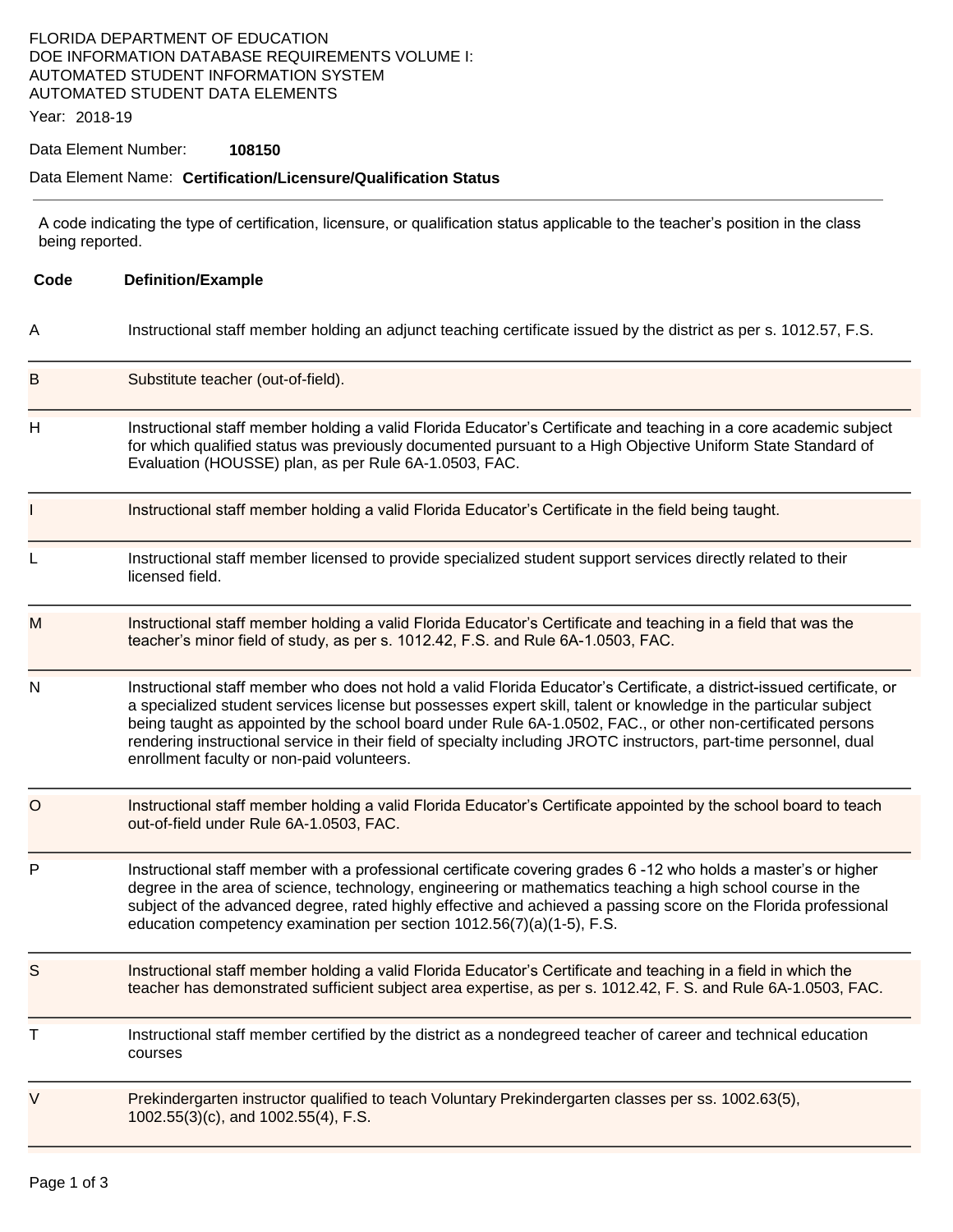### Data Element Name: **Certification/Licensure/Qualification Status**

 the Certification/Licensure/Qualification Status code of B (Substitute Teacher) if the substitute teacher holds a valid Note: Gubstitute teacher job codes (i.e. 51080, 52080, 53080, 54080, 55080, 59080) should not automatically be assigned certificate or license.

| Length:                 | 1            |
|-------------------------|--------------|
| Data Type:              | Alphanumeric |
| Year Implemented:       | 9697         |
| <b>State Standard:</b>  | N٥           |
| Use Types:              |              |
| State Reporting:        | Yes          |
| Local Accountability:   | Yes          |
| <b>FASTER:</b>          | N٥           |
| Migrant Tracking:       | No           |
| <b>Required Grades:</b> | PK-12, Adult |

# **Programs Required:**

All Programs

Adult Postsecondary

# **Formats Required:**

Teacher Course DB9 15x

#### **Surveys Required:**

Survey 1 Yes Survey 2 Yes

Survey 3 Yes

Survey 4 Yes

## **Appendixes:**

None

## **Description of Changes:**

| 9/17/2018 | Codes        | Revised existing qualification status code description to provide<br>more clarity to code N.                 |
|-----------|--------------|--------------------------------------------------------------------------------------------------------------|
| 7/1/2018  | <b>Notes</b> | Added note regarding substitute teachers that hold a valid<br>certificate or license.                        |
| 7/1/2018  | Codes        | Revised existing qualification status code descriptions to provide<br>more clarity. Added new codes T and L. |
| 7/1/2018  | Codes        | Revised existing qualification status code descriptions to provide<br>more clarity.                          |
| 7/1/2016  | Codes        | Added code P                                                                                                 |
| 10/5/2011 | Codes        | Updated the definition for code V. "Certified/licensed" was<br>changed to "qualified."                       |